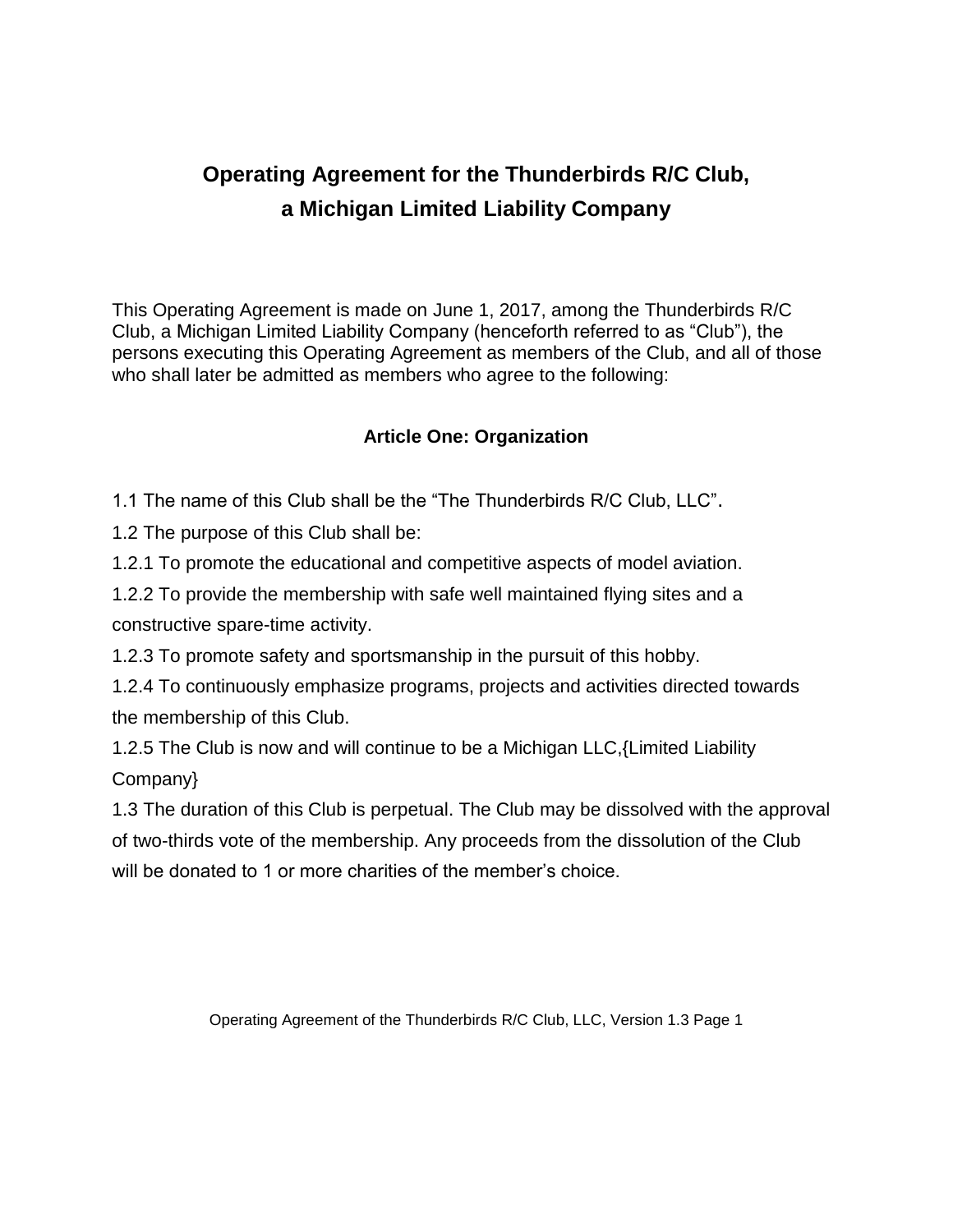# **Article Two: Membership Policy**

2.1 All persons having an interest in model aviation, regardless of age, sex, race, religion or national origin, shall be eligible for membership provided they meet the following qualifications prescribed for this Club and the Academy of Model Aeronautics (AMA).

2.1.1 Must be an AMA licensed member to have flying privileges with the Club.

AMA membership is not required for non-flying members.

2.1.2 Must conform to AMA and Club Field rules in regard to building and flying model aircraft safely.

2.1.3 Must pay all dues imposed by the Club. Dues are paid on a yearly basis and are due on the last day of February.

2.1.4 Any member who consistently violates this operating agreement and/or the club safety rules can be expelled from the Club. A club officer will have issued sufficient warning and expulsion shall be by move of the membership and a two-thirds (2/3) majority present at the regularly scheduled meeting. 2.1.5 Only members in good standing are permitted to use the club flying site or facilities.

# **Article Three: Basic Operating Policy**

3.1 This Club shall be non-commercial, non-profit, non-sectarian and non-partisan. It shall not endorse any commercial enterprise or product. The name of the Club or the name of any members in their official capacity, or the names of any sponsor shall not be used in any connection with any commercial concern or product or with any partisan interest or for any other purpose than the regular purpose of the club.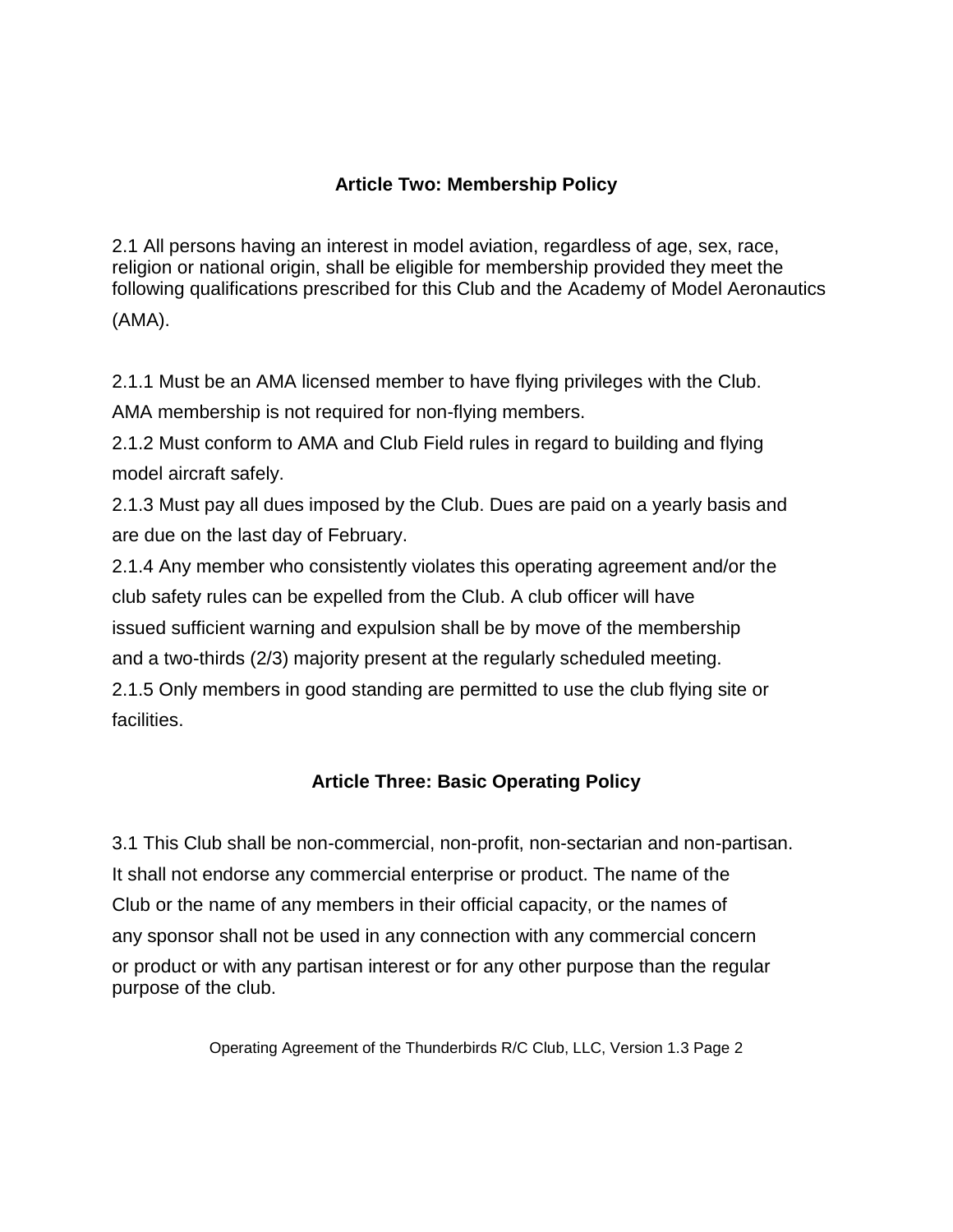3.2 This Club may cooperate with other organizations and agencies interested in modeling, provided its representatives make no commitments binding upon the membership without approval of said membership.

3.3 This Club will work with the AMA (Academy of Model Aeronautics), and within the framework of the Academy's policy and by-laws. Membership in this club shall be contingent upon membership in the AMA.

3.4 This Club will associate itself with the enjoyment of radio controlled miniature aircraft. When interests in other types of modeling become known, the Club will consider pursuing these interests. Flight training shall be limited to family and friends of qualified members of the Club on a voluntary basis only.

# **Article Four: Dues Policy**

4.1 Membership in this Club shall be offered to persons interested in building and flying model airplanes and who agree in written application to abide by this operating

agreement and the Club flying site rules.

4.2 Dues for the following membership categories will be set by the board and approved by the membership:

4.2.1 Family Membership (including spouse and children under 25 and still living with parents): Includes one park pass for River Oaks and/ or one membership for the Gilmore Field for the Primary member.

4.2.2 Individual Membership: Includes one park pass for River Oaks and one for the Gilmore Field.

4.2.3 Senior Individual Membership (62 or older): Includes one park pass for River

Oaks and one for the Gilmore Field.

4.2.4 Senior Family Membership: (including spouse and children under 25 and still living with parents):Includes one park pass for River Oaks and one for the Gilmore Field.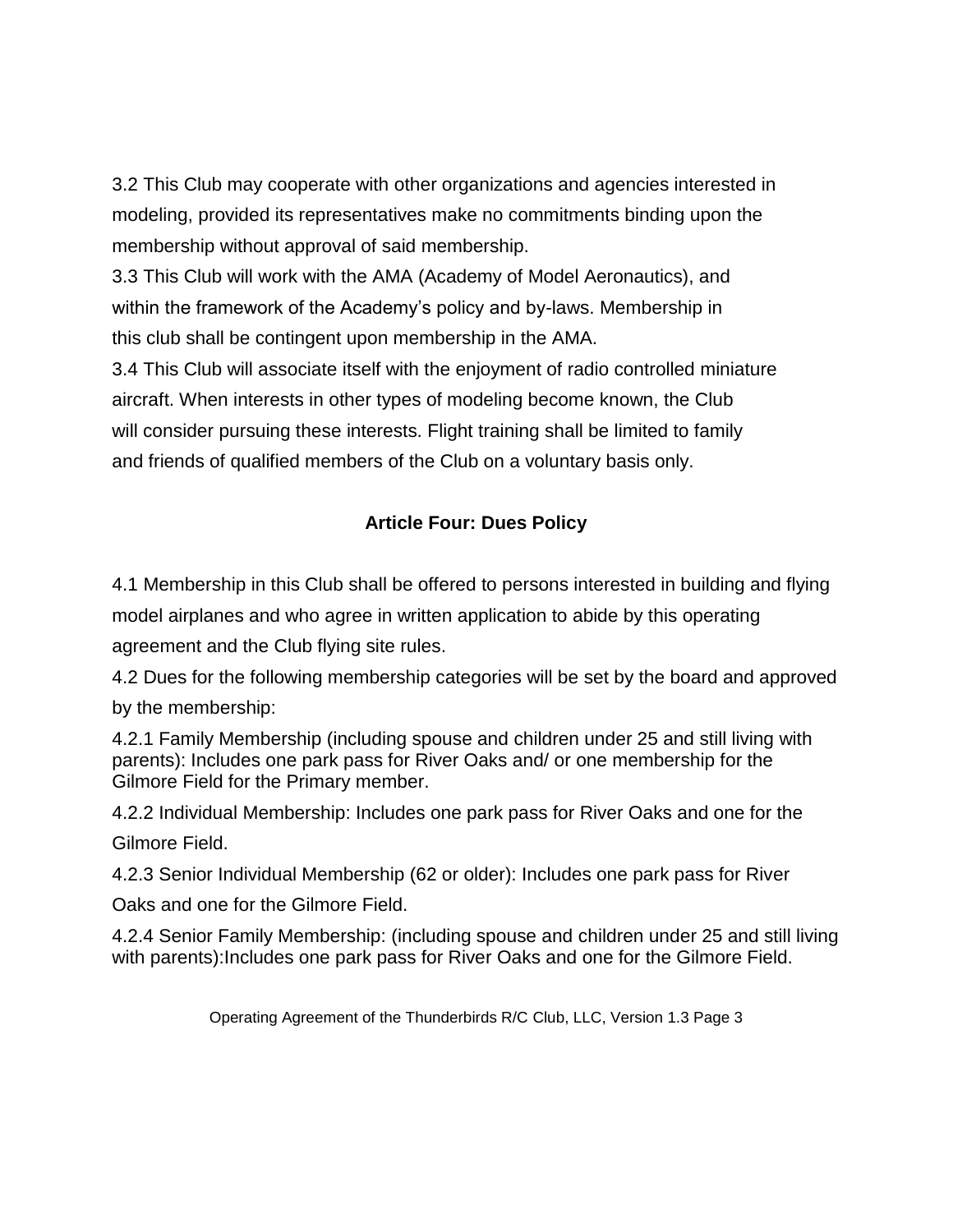4.2.5 Starting in 2010 membership for Club board of directors {President, Vice President, Secretary and Treasurer and Swap Meet Coordinator will be free.

4.2.6 The following Club officers will enjoy one year of half dues for membership during their year in office: Safety Coordinator , Newsletter Editor .

4.3 Individuals must hold a valid AMA, MAAC (Model Aviation Association of Canada), to be eligible to participate in club-sponsored contests or events.

4.4 Membership card must be shown to any club member at flying site, before flying, if so

requested. A River Oaks Pass must be on the car or a daily pass possessed. A Gilmore pass must be shown if so requested at the Gilmore Field.

4.5 Definitions:

4.5.1 A flying "Visitor" is any non-member who does not have, nor intends to fly with, their own plane / equipment but one who may enjoy assisted flying by an approved Club training member and using that member's plane/ equipment or a plane belonging to the Club.

4.5.2 A flying "Guest" is any non-member who is a qualified pilot who is invited to fly at our field by a member and intends to fly using their own plane / equipment. A flying Guest may enjoy the use of the field a total of three (3) times before being required to support the field by joining the Club. Club sponsored demonstration flights; open fly-ins and competitions are excluded from the tally of total visits. Must be current AMA member.

# **Article Five: Election and Appointment of Club Officers**

5.1 The elected officers of the Club shall be the President, Vice President, Recording Secretary and Treasurer.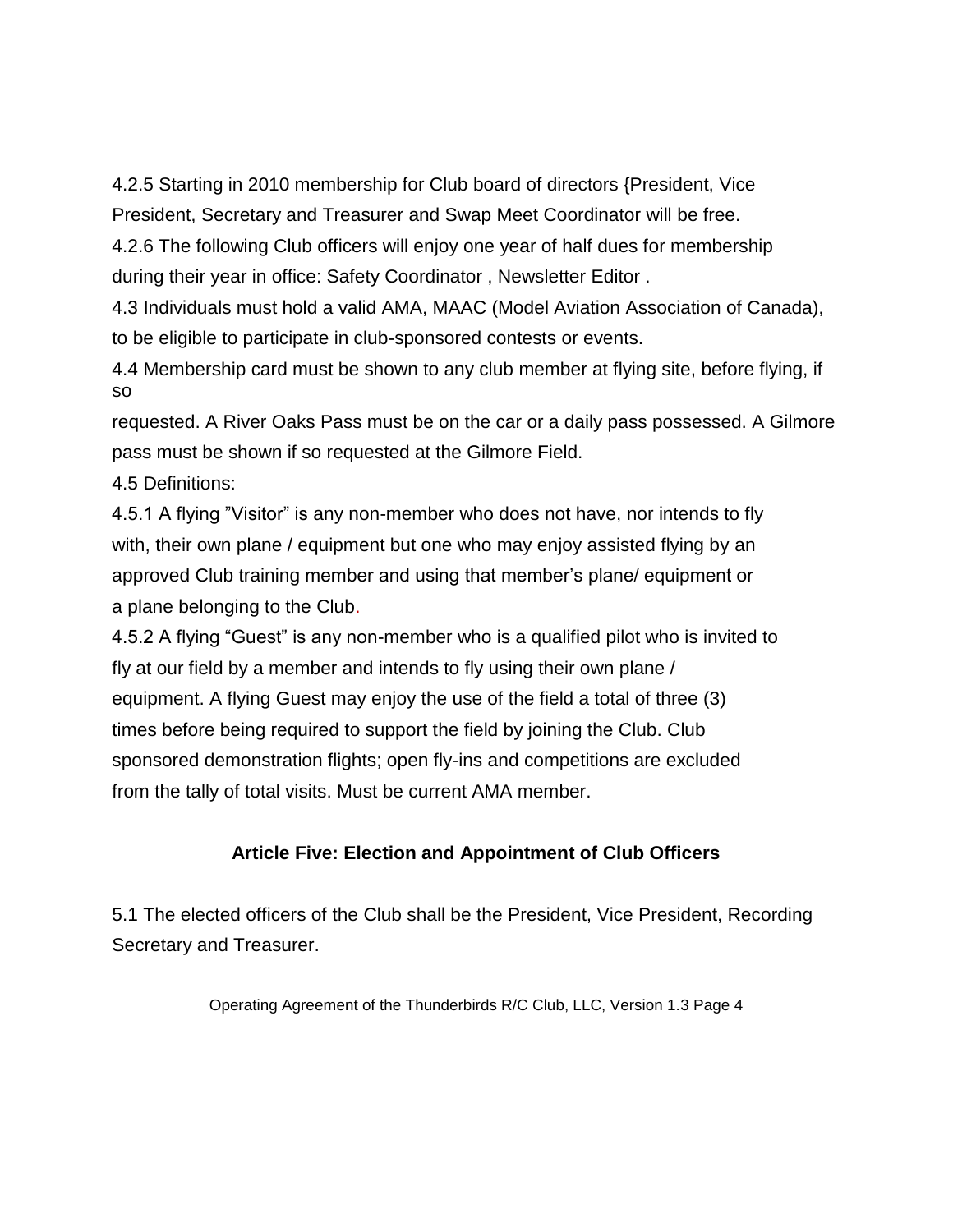5.1.1 Officers shall be elected annually in the month of November and shall assume their official duties at the first business meeting in January. Officers shall serve for a term of one (1) year or until their successor is elected.

5.1.2 The elected officers may serve a maximum of four (4) consecutive terms in any one office.

5.1.3 Only those who have consented to serve if elected shall be eligible for nomination.

5.1.4 All officers shall be elected by vote at the November business meeting.

5.1.5 A vacancy occurring in any elected office shall be filled for the term by a person elected by a majority vote at the next business meeting following the occurrence of the vacancy. The board of Directors must approve the treasurer's replacement.

5.2 The appointed officers of the Club, if required, shall be the Field Maintenance Officer , Safety Coordinator and Swap meet Coordinator. These officers will not be members of the Board of Directors.

5.2.1 Officers will be appointed to serve for a term of one (1) year.

5.3 All officer nominees and appointments shall be members in good standing subject to this operating agreement.

# **Article Six: Duties of Club Officers**

6.1 The President shall preside at all meetings of the Club. He shall perform such other duties as may be prescribed by this operating agreement and shall coordinate the work of the officers and committees, in order that the objectives of the Club may be promoted. The President shall be allocated \$250.00 per year for funding of unusual expenditures and must inform the membership at the following business meeting.

6.2 The Vice-President shall act as an aid to the President and shall perform the duties of the President in the absence or inability of the President to serve.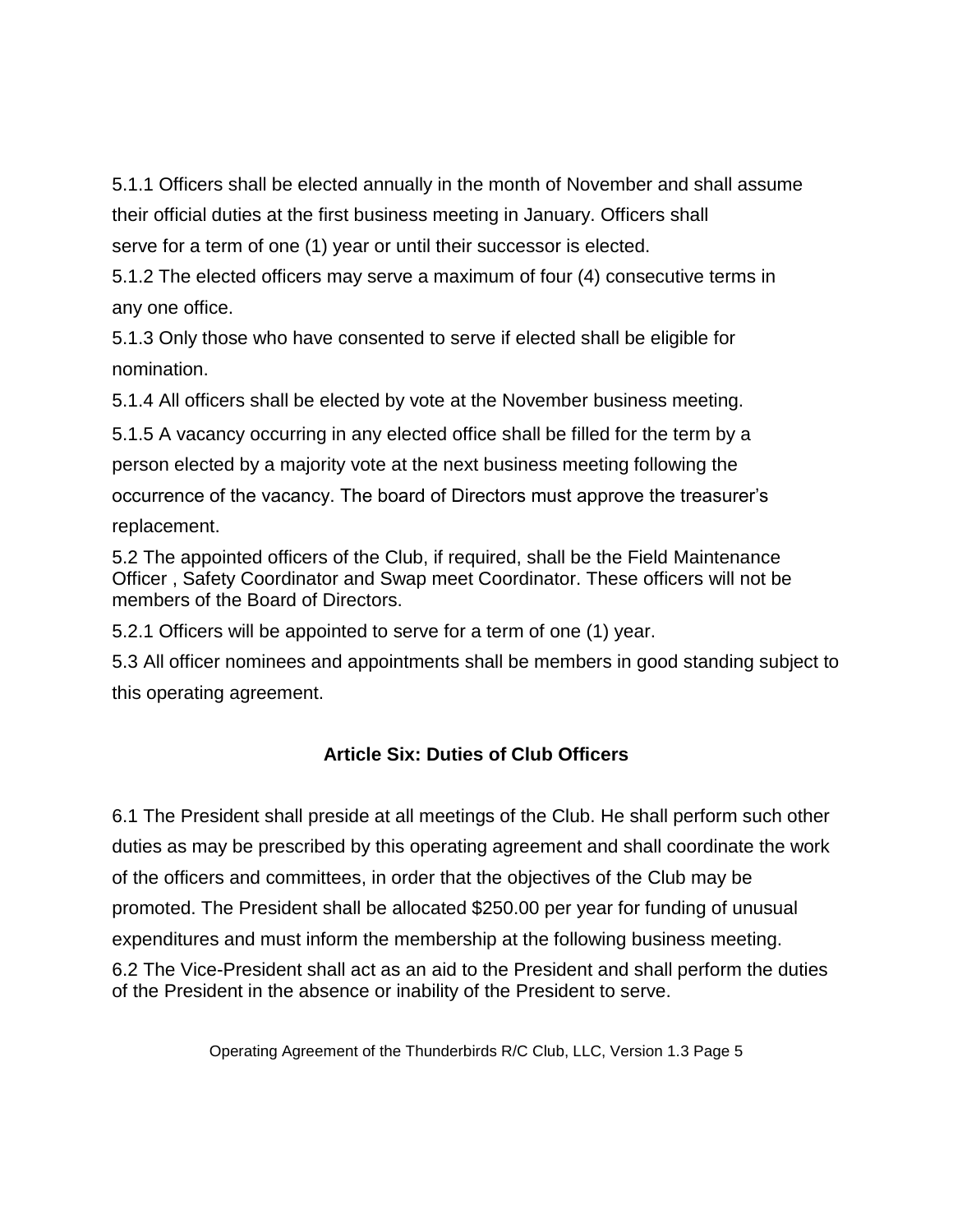6.3 The Recording Secretary shall record the minutes of all meetings of the Club and shall perform such other duties as may be delegated by the membership. Also shall be responsible for sending the minutes of each meeting to all members before the next meeting.

6.4 The Treasurer shall receive all monies of the Club; shall keep an accurate record of receipts and expenditures; and shall pay out funds in accordance with the approved budget, as authorized by the membership. The Treasurer shall present a financial statement at every business meeting of the Club and at other times when requested by the membership. The Treasurer's accounts shall be examined annually by an auditor and/or auditing committee of not less than three (3) members who, satisfied that the Treasurer's annual report is correct, shall sign a statement to that effect at the end of the report. The auditing committee shall be appointed by the final business meeting of the year. The auditing committee shall report its findings at the first business meeting of the year.

6.5 The Field Maintenance Officer is responsible for insuring that the field is maintained. He will act as the primary contact between the Club and the mowing service.

6.6 The Safety Coordinator is responsible for insuring that Club members are qualified to fly at the field and shall perform duties as prescribed by Section 4 of the AMA suggested duties of Club Officers.

### **Article Seven: Business Meetings**

7.1 There shall be no less than twelve (12) regular business meetings per calendar year. Business meetings will be established by the membership at a regular day, time and place.

7.2 Roberts Rules of Order (revised) shall govern this Club in all cases which they are applicable and in which they are not in conflict with the Operating Agreement of the Club.

7.3 The order of business meetings shall be: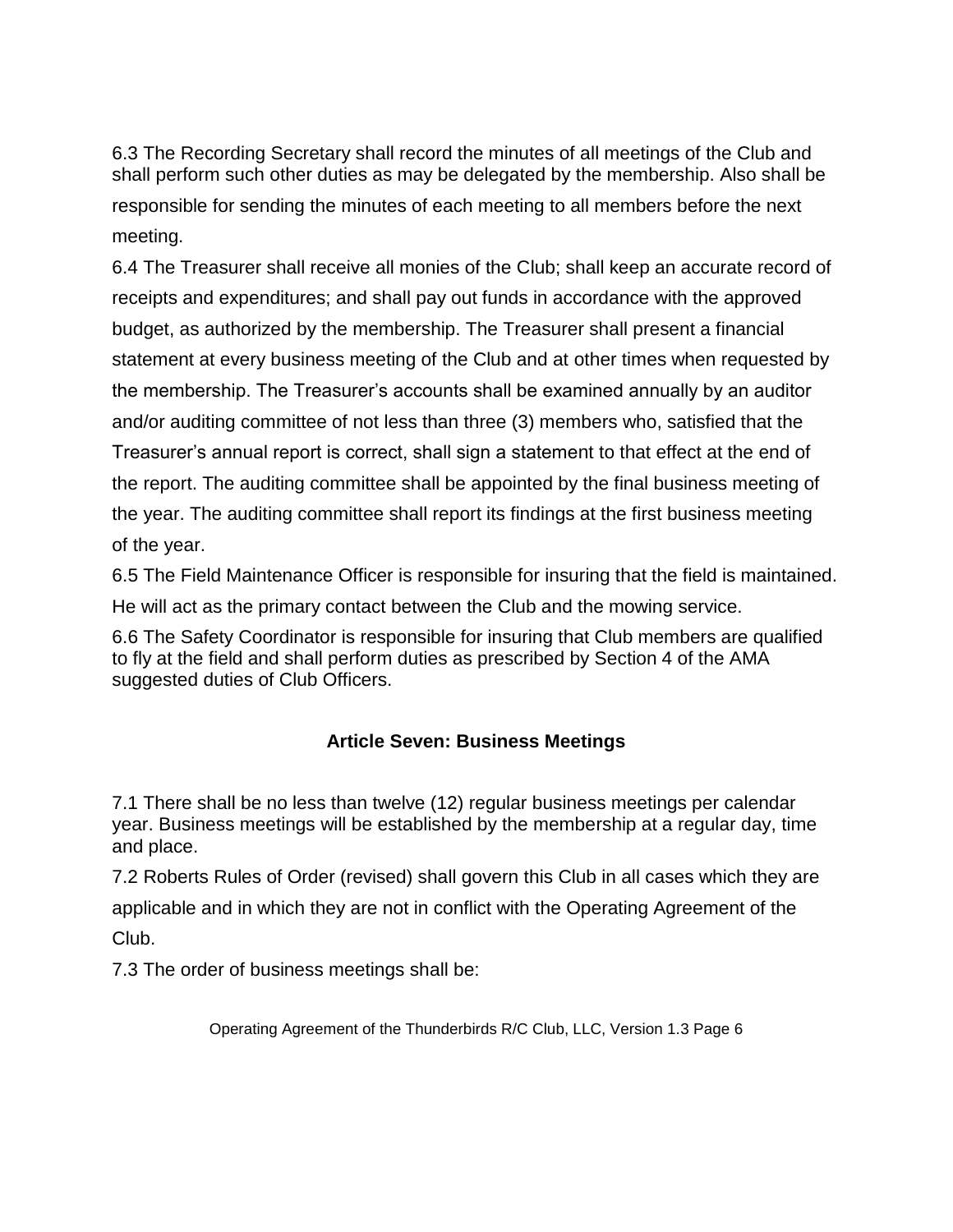7.3.1 Call to order.

- 7.3.2 Announcements and the recognition of guests.
- 7.3.3 Reading and/or approval of minutes from the previous meeting.
- 7.3.4 Statement of the Treasurer.
- 7.3.5 Reading of communications.
- 7.3.6 Reports of their Disposal.
- 7.3.7 Unfinished Business.
- 7.3.8 New Business.
- 7.3.9 Safety issues with discussion.
- 7.3.10 Show and Tell (If a member brought a model to the meeting).
- 7.3.11 Adjournment.

### **Article Eight: Membership Rights**

8.1 The highest authority shall be the dues paying members of the Club assembled at any authorized business meeting. A quorum shall consist of a simple majority of the dues paying membership assembled at an authorized business meeting. A vote on changes must be presented to the membership by Email or phone and a vote to approve the change must be made to confirm the change at the next authorized business meeting.

8.2 Each member of this Club will be given a copy of this Operating Agreement upon acceptance of his/her dues.

8.3 This Operating Agreement shall be binding upon all members of the Club.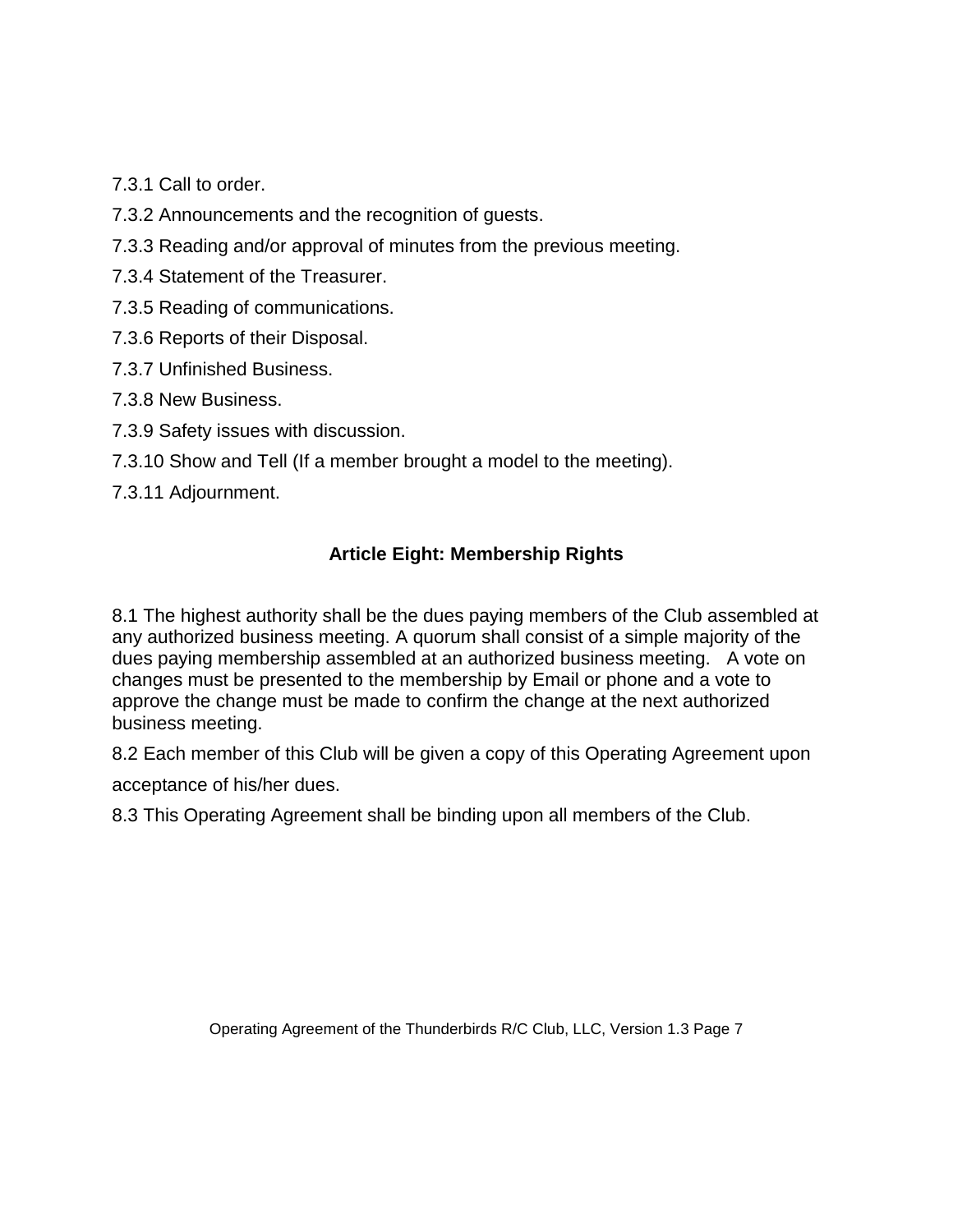### **Article Nine: Exculpation of Liability**

9.1 Unless otherwise provided by law, or expressly assumed, any person who is a member or officer of the Club, shall not be liable for the acts, debts, or liabilities of the Club. Further the Club is and will remain a LLC Company to limit liability of the members.

### **Article Ten: Club Field Rules**

10.1 All members of the Club shall obey the following Field Rules:

10.1.1 All pilots wishing to use this flying field are welcome, BUT must be a current member of The Academy of Model Aeronautics (AMA or MAAC).

10.1.2 Piloting a model aircraft after consuming alcoholic beverages is prohibited and alcoholic beverages are NOT permitted at the flying fields.

10.1.3 The frequency pin must be reserved before turning on a 72 MHz transmitter and the frequency pin must be attached to the transmitter. The transmitter must have the frequency identification number attached. Transmitters and receivers operating on the 50 MHz and 72 MHz band must be narrow banded. Transmitters on 2.4 are not required to use pins except for major club events and then they should be identified as operating on 2.4. The Pin Boxes at both

fields are require to be open whenever flying is taking place.

10.1.4 Pilots must make sure their models are securely restrained while starting by a mechanical restraint or another person.

10.1.5 The average maximum sound level for models flown at River Oaks Field is 98 db. This rule does not apply to the Gilmore Field.

10.1.6 Taxiing anywhere between the pilot stations and the Pit area is prohibited. Taxiing from the sides of the pit area to the flight line is permitted but taxing back from the flight line to the pit area is prohibited. Pilots taxiing to the flight line will exercise extreme caution to remain away from persons on the flight line or Pit area.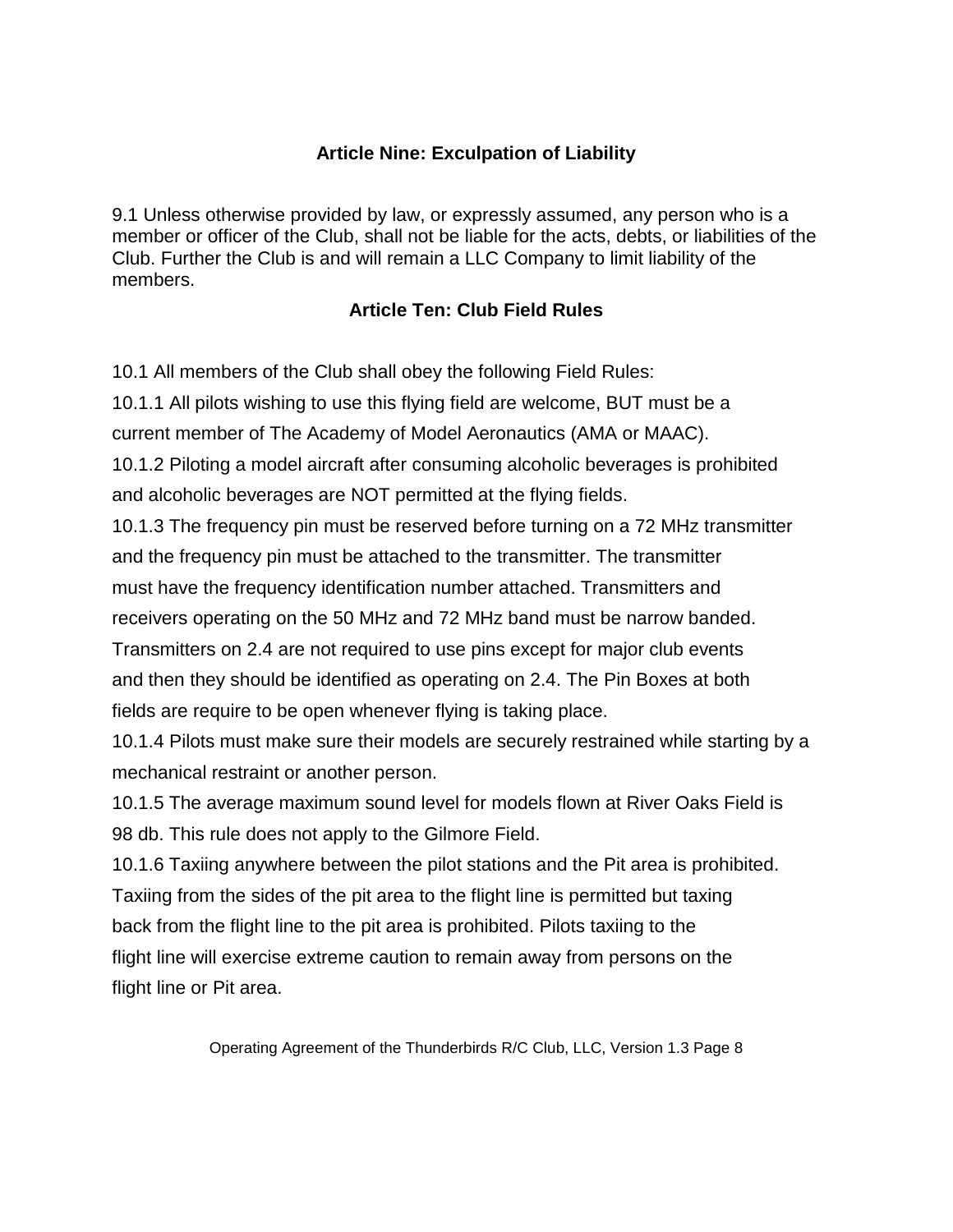10.1.7 Flying of models at River Oaks is restricted to the boundaries of the field: i.e.- M-96 on the north side of the field. Inside the fence away from the Benteler property on the east side. Away from the Ball Diamonds to the south side, and away from the entrance road to the west. Flying behind the flight line is prohibited.

10.1.8 Piloting a model is permitted only while standing at one of the four designated flight stations. On special events and depending on the amount of pilots, the club will add one more flying station for a total of 5.

10.1.9 At River Oaks, models shall not exceed 15 pounds during general flying or 20 pound during special club sanctioned events. Models flown at Gilmore Field have no weight restrictions.

10.1.10 Persons walking onto the active runway must positively notify pilots flying of their intentions.

10.1.11 All pilots will follow the official AMA Safety Code.

10.1.12 Only persons essential to flight operations are permitted on the flying side of the fence.

10.1.13 Members must keep the field and surrounding area clean and take home all their trash each time out. If necessary, the Field Marshall or any Club Officer may close the field down for clean up. Smoking is prohibited in the pits and on the flight line at all times.

10.1.14 Members will follow all State and Federal Laws and regulations pertaining to the operation and flying of all Model Aircraft.